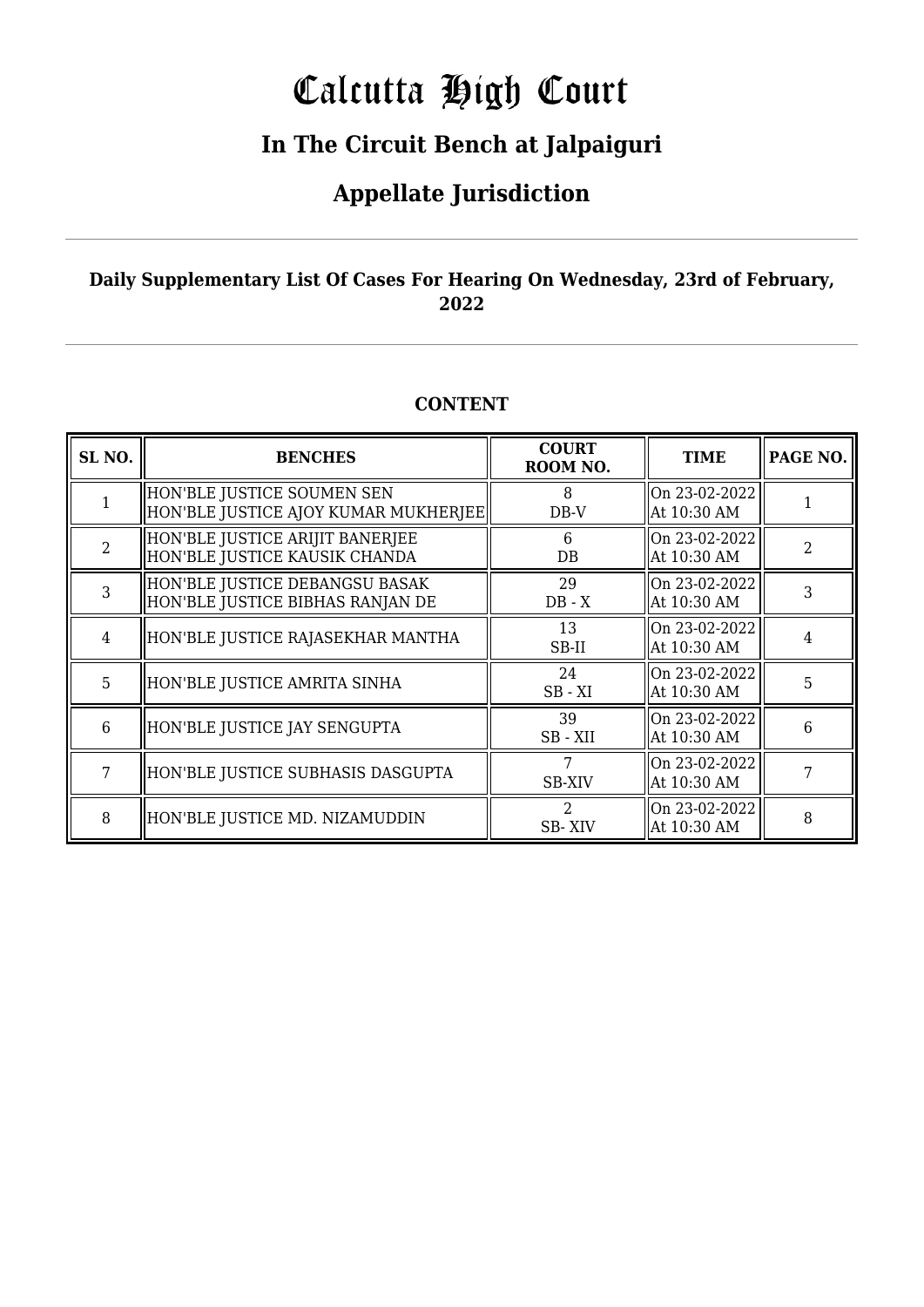

**DAILY CAUSELIST For Wednesday The 23rd February 2022**

**COURT NO. 8**

**DIVISION BENCH (DB-V)**

**AT 10:30 AM**

**HON'BLE JUSTICE SOUMEN SEN HON'BLE JUSTICE AJOY KUMAR MUKHERJEE (VIA VIDEO CONFERENCE)**

**FROM PRINCIPAL BENCH**

#### **APPLICATION**

1 FMAT/1/2022 KISHAN TAMANG VS RENUKA RAI TAMANG AND

ORS

DEBASISH MUKHOPADHYAY

IA NO: CAN/1/2022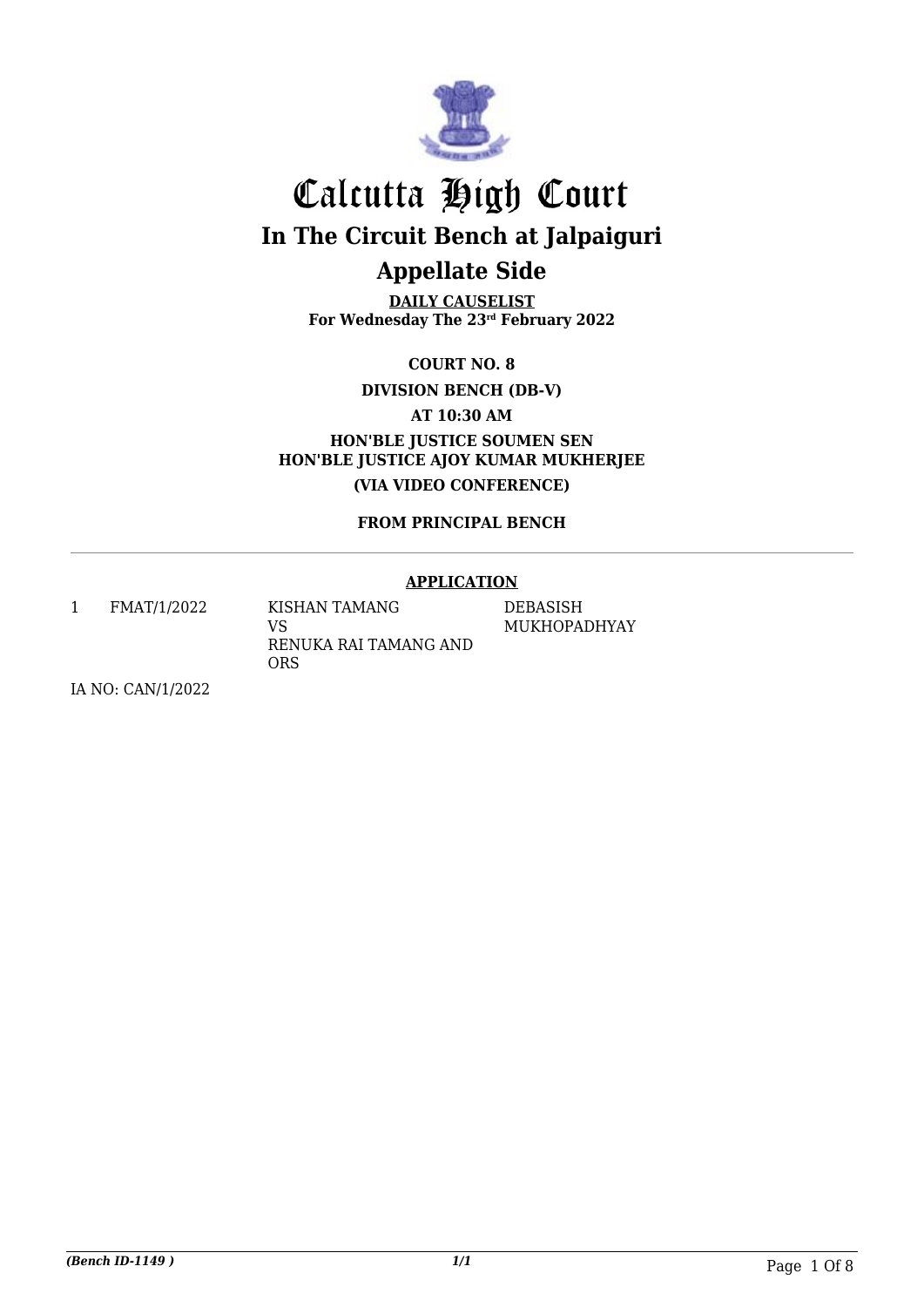

**DAILY CAUSELIST For Wednesday The 23rd February 2022**

**COURT NO. 6 DIVISION BENCH (DB - IX) AT 10:30 AM HON'BLE JUSTICE ARIJIT BANERJEE HON'BLE JUSTICE KAUSIK CHANDA**

#### **(VIA VIDEO CONFERENCE)**

#### **FROM PRINCIPAL BENCH**

#### **N.B. ON EVERY MONDAY, WEDNESDAY & FRIDAY APPELLATE SIDE MATTERS WILL BE TAKEN UP AFTER COMPLETION OF ORIGINAL SIDE OR AT 2:00 P.M., WHICHEVER IS EARLIER.**

#### **N.B. ON EVERY TUESDAY & THURSDAY APPELLATE SIDE MATTERS WILL BE TAKEN UP FROM 10:30 A.M. ONWARDS**

#### **APPLICATION**

 $([GR. -V])$ 

1 MAT/18/2022 MALAY BANERJEE VS STATE OF WEST BENGAL AND ORS. JEENIA RUDRA

IA NO: CAN/1/2022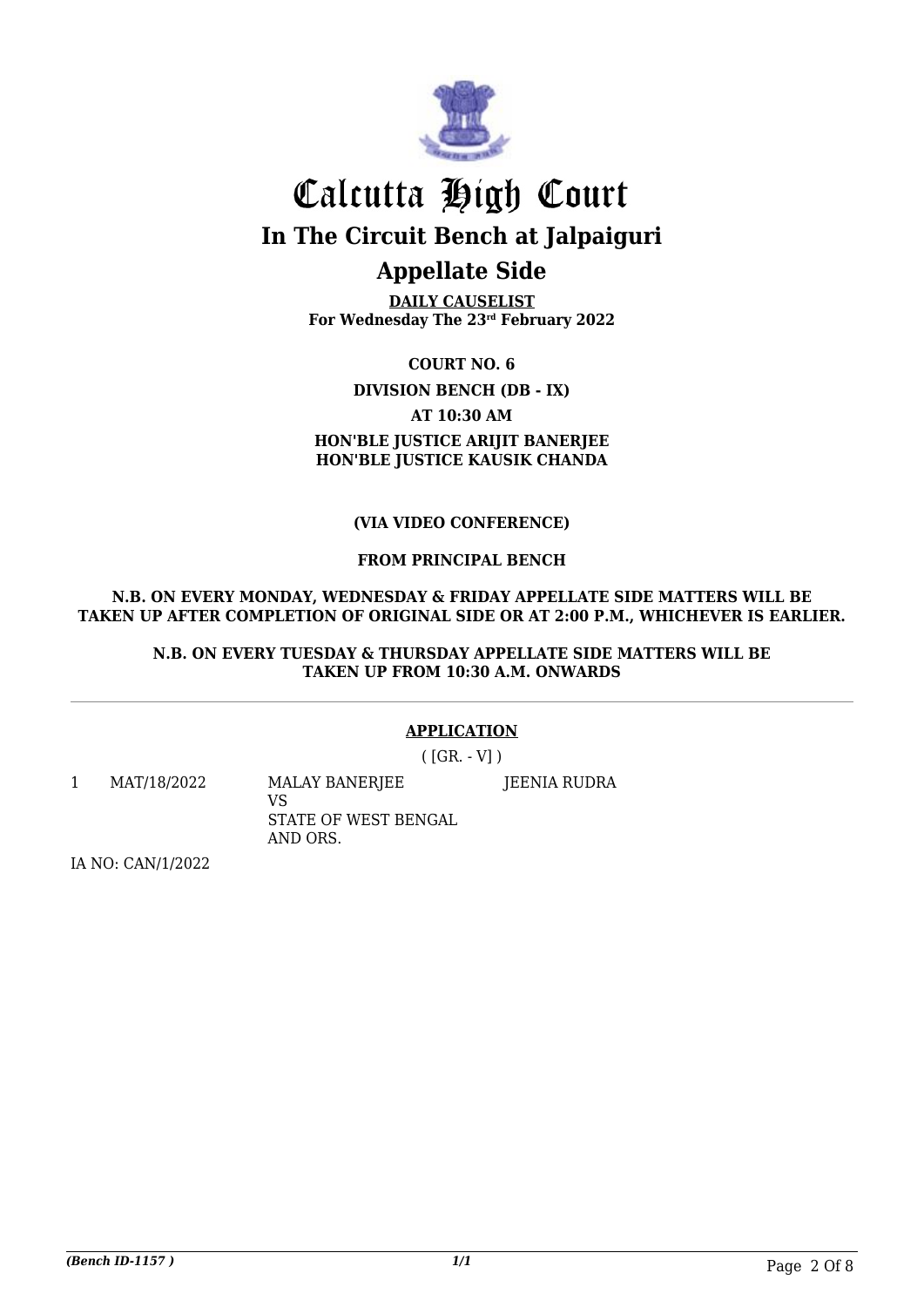

**DAILY CAUSELIST For Wednesday The 23rd February 2022**

**COURT NO. 29 DIVISION BENCH (DB - X) AT 10:30 AM HON'BLE JUSTICE DEBANGSU BASAK HON'BLE JUSTICE BIBHAS RANJAN DE (VIA VIDEO CONFERENCE)**

**FROM PRINCIPAL BENCH**

#### **APPLICATION FOR BAIL**

1 CRM(NDPS)/57/2022 BISWANATH BARMAN@CHUNAI VS State of West Bengal

JEENIA RUDRA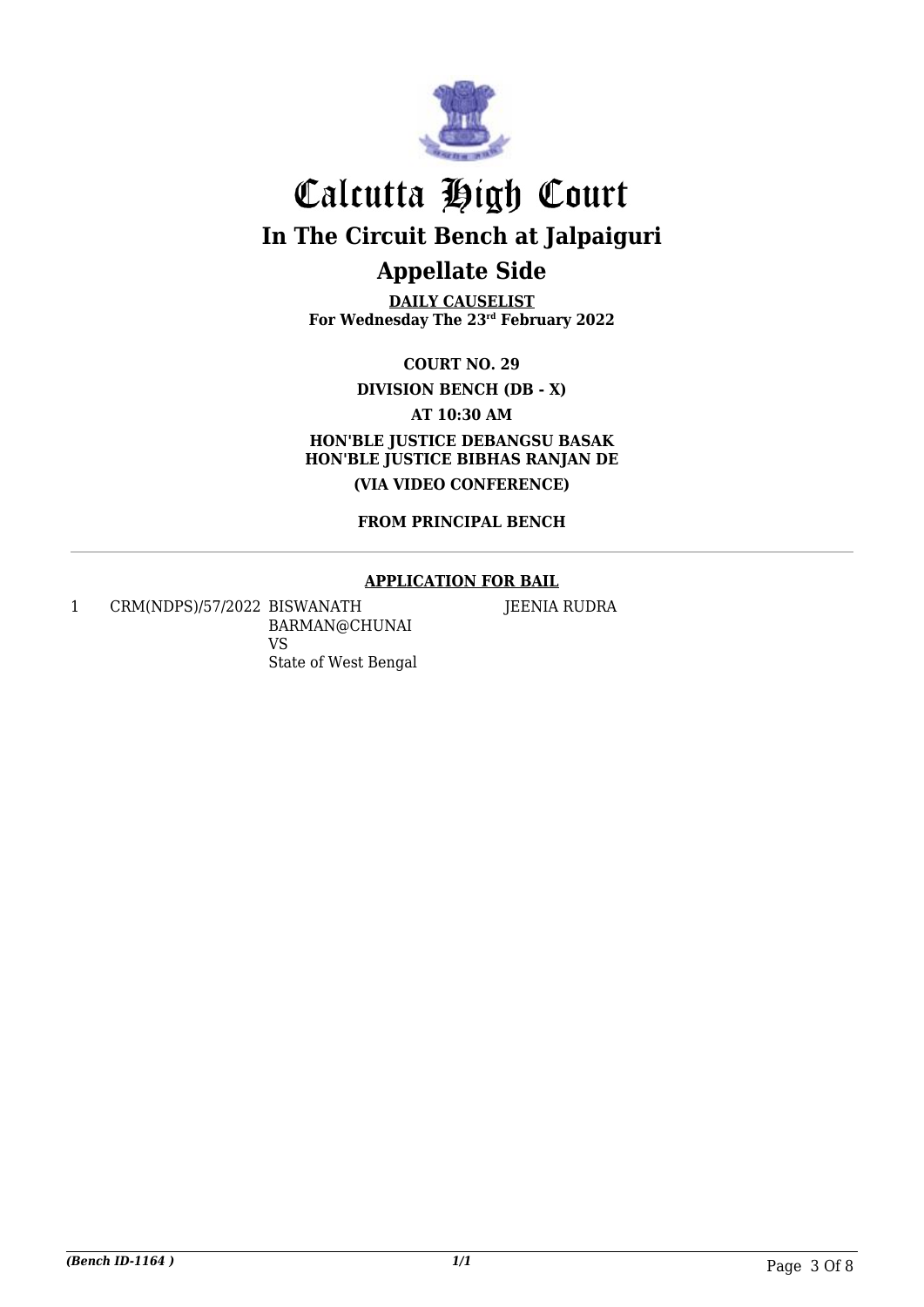

**DAILY CAUSELIST For Wednesday The 23rd February 2022**

**COURT NO. 13 SINGLE BENCH (SB-II) AT 10:30 AM HON'BLE JUSTICE RAJASEKHAR MANTHA (VIA VIDEO CONFERENCE)**

**FROM PRINCIPAL BENCH**

#### **NEW MOTION**

| 1 | WPA/405/2022 | DHAJEN ADHIKARY<br>VS<br>STATE OF WEST BENGAL<br>AND ORS.   | <b>SUMAN SEHANABIS</b> |
|---|--------------|-------------------------------------------------------------|------------------------|
| 2 | WPA/435/2022 | UDAY SANKAR NEOGI<br>VS<br>STATE OF WEST BENGAL<br>AND ORS. | DIPANKAR PAL           |
|   |              | <b>MOTION</b>                                               |                        |
| 3 | WPA/367/2022 | PABAN CHHETRI AND ORS<br>VS<br>STATE OF WEST BENGAL         | <b>ARIJIT GHOSH</b>    |

AND ORS.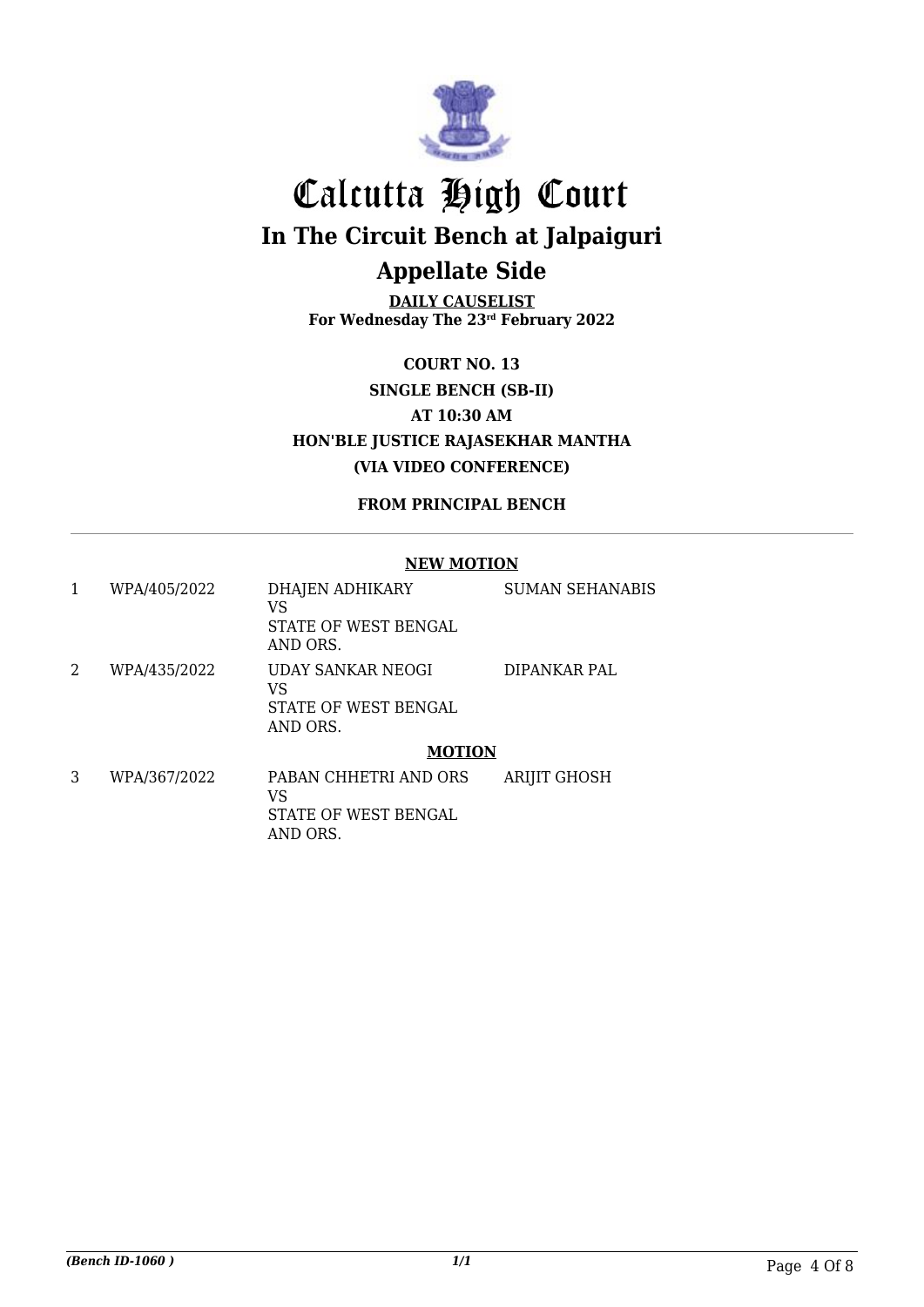

**DAILY CAUSELIST For Wednesday The 23rd February 2022**

**COURT NO. 24 SINGLE BENCH (SB - XI) AT 10:30 AM HON'BLE JUSTICE AMRITA SINHA (VIA VIDEO CONFERENCE)**

#### **FROM PRINCIPAL BENCH**

#### **MOTION**

| 1              | WPA/275/2022 | PANNALAL SAHA<br>VS.<br>STATE OF WEST BENGAL<br>AND ORS.                          | SUBHANKAR DAS                 |
|----------------|--------------|-----------------------------------------------------------------------------------|-------------------------------|
| $\overline{2}$ | WPA/290/2022 | ASHA RAI<br>VS.<br>STATE OF WEST BENGAL<br>AND ORS.                               | SABITA KHUTIA                 |
| 3              | WPA/293/2022 | <b>SMT DURGA SUBBA</b><br>VS.<br>STATE OF WEST BENGAL<br>AND ORS.                 | KRISHNA PADA<br><b>SANTRA</b> |
| 4              | WPA/407/2022 | PHUM CHUNG DONKA<br><b>SUBBA</b><br>VS.<br>State of West Bengal AND<br><b>ORS</b> | SABITA KHUTIA                 |
| 5              | WPA/431/2022 | BISHNUMAYA BHUJEL AND<br><b>ORS</b><br>VS.<br>STATE OF WEST BENGAL<br>AND ORS.    | KRISHNA PADA<br><b>SANTRA</b> |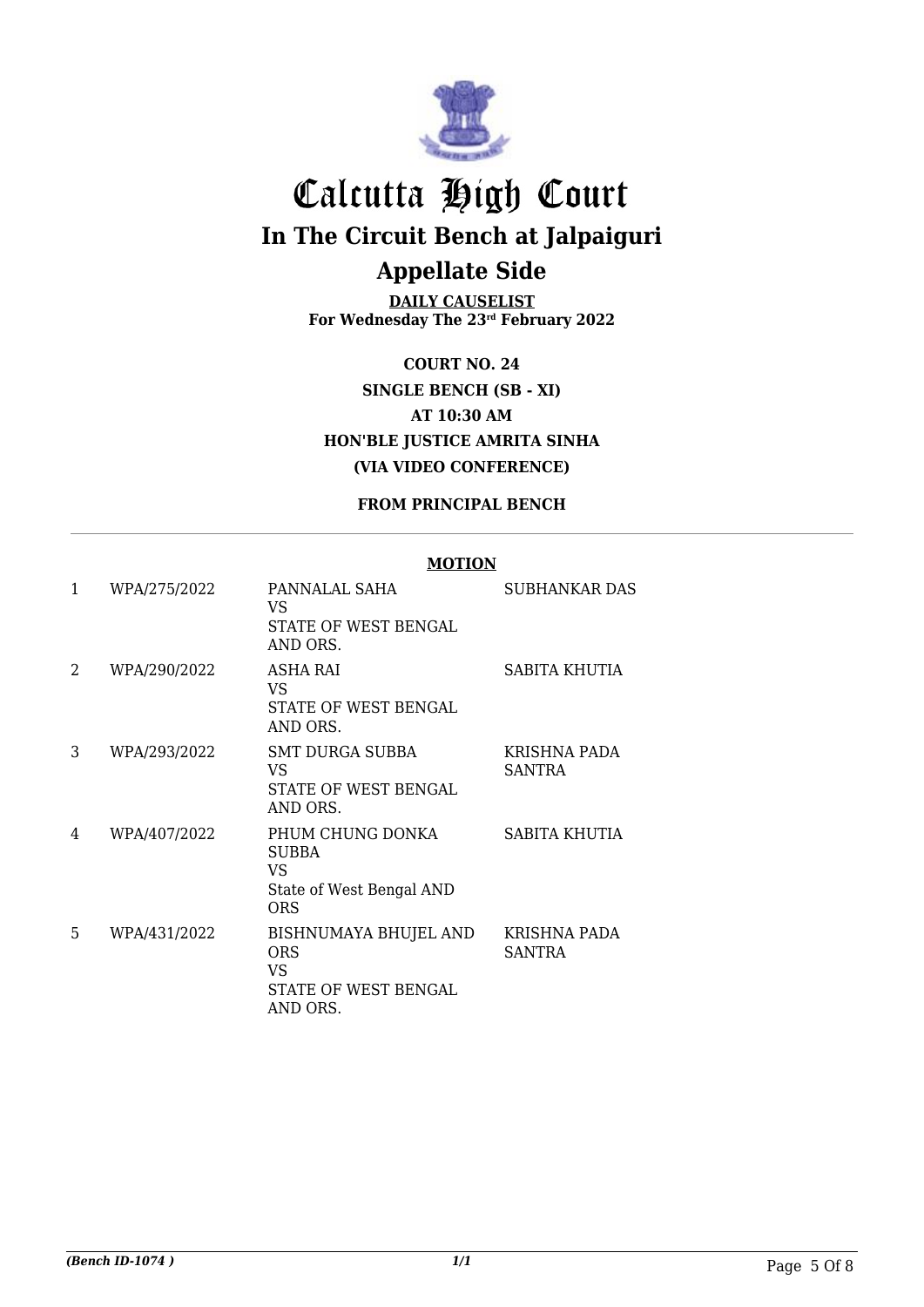

**DAILY CAUSELIST For Wednesday The 23rd February 2022**

**COURT NO. 39 SINGLE BENCH (SB - XII) AT 10:30 AM HON'BLE JUSTICE JAY SENGUPTA (VIA VIDEO CONFERENCE)**

**FROM PRINCIPAL BENCH**

#### **CRIMINAL REVISION**

| 1 | CRR/18/2022 | SUBHAJIT CHAKRABORTY<br>VS<br>UDAY SANKAR PAUL<br><b>CHOWDHURY</b>                 | ARNAB SAHA              |
|---|-------------|------------------------------------------------------------------------------------|-------------------------|
| 2 | CRR/10/2022 | SURENDRA KUMAR<br><b>AGARWAL AND ORS</b><br>VS<br>STATE OF WEST BENGAL<br>AND ORS. | <b>SUJIT BANERJEE</b>   |
| 3 | CRR/20/2022 | RAHUL CHAKRABORTY AND<br>ORS<br>VS<br>State of West Bengal AND<br><b>ANR</b>       | ARUNA GHOSH             |
| 4 | CRR/23/2022 | HARPREET SINGH<br>VS<br>State of West Bengal                                       | <b>ANIRBAN BANERJEE</b> |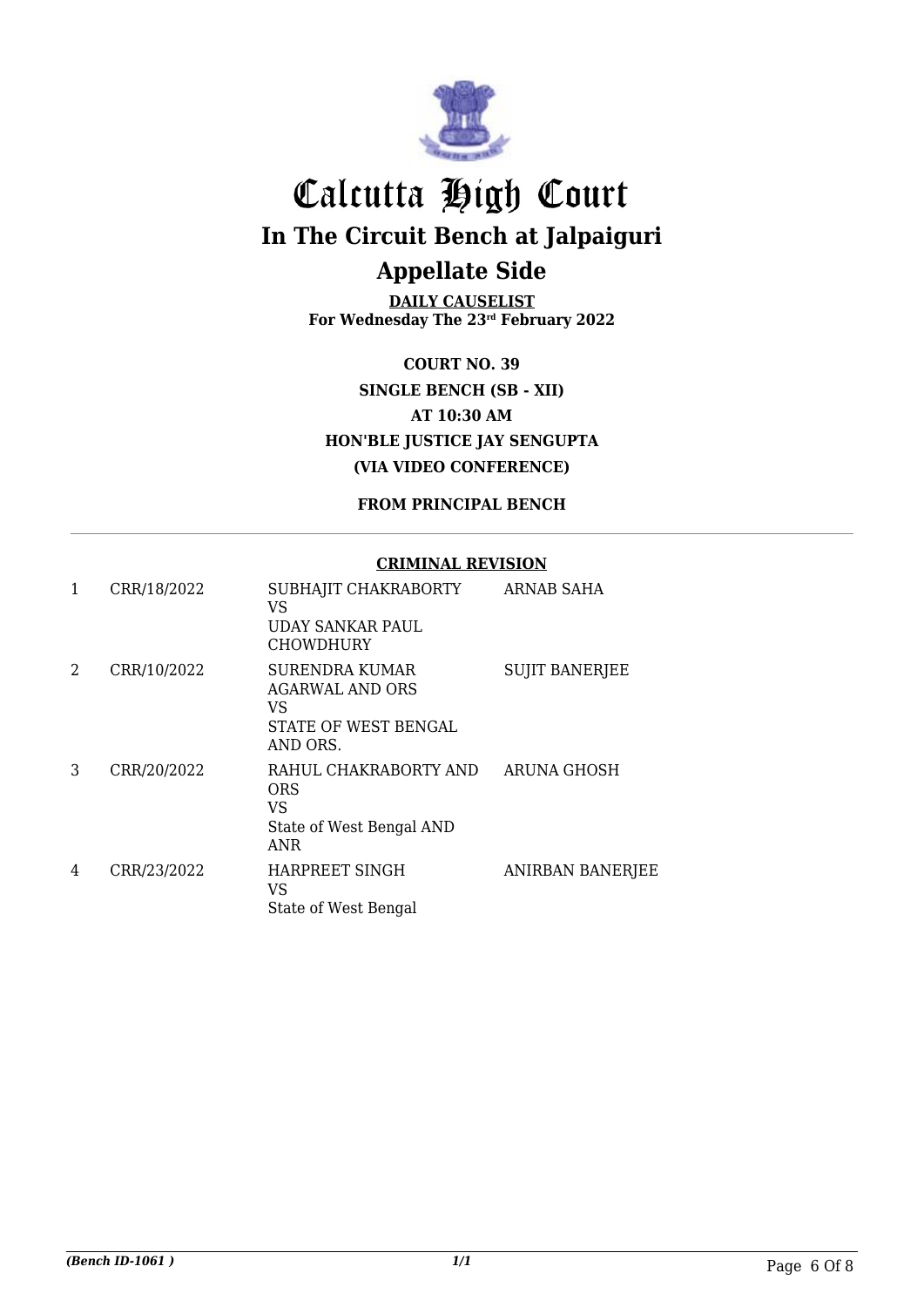

**DAILY CAUSELIST For Wednesday The 23rd February 2022**

**COURT NO. 7 SINGLE BENCH (SB-XIV) AT 10:30 AM HON'BLE JUSTICE SUBHASIS DASGUPTA (VIA VIDEO CONFERENCE)**

**FROM PRINCIPAL BENCH**

#### **CIVIL REVISION**

1 CO/10/2022 SMT SUKANYA DUTTA VS MALABYA TEWARI

SUPRATIK BASU